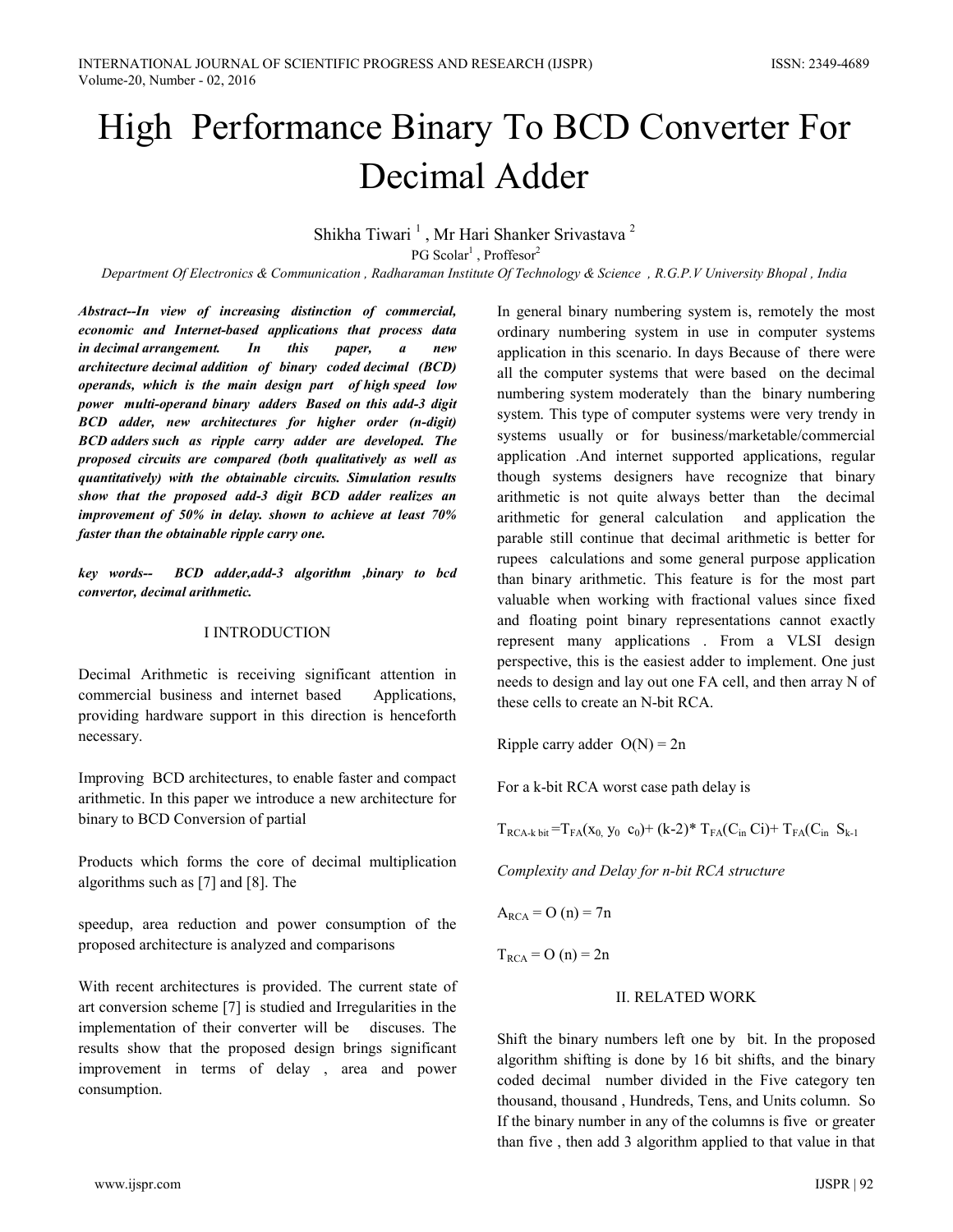binary coded decimal column. Otherwise Go to 1.table 1 show method that how to take bits and shift into, ten thousand, thousand hundred, units , tens column and how to add 3 procedure apply

The algorithm then iterates number of times. On each iteration, the integral graze space is left-shifted one bit. However, before the left-shift is done, any BCD digit which is greater than 4 is incremented by 3. The increment ensures that a assessment of 5, incremented and left-shifted, becomes 16 thus correctly "moving" into the next BCD digit. Show in Table1.1 show how to shift bit.

| <b>Operation</b>   | <b>Tens</b> | <b>Units</b> | <b>Binary</b> |  |  |
|--------------------|-------------|--------------|---------------|--|--|
| HEX                |             |              | Е             |  |  |
| Start              |             |              | 1110          |  |  |
| Shift <sub>1</sub> |             | 1            | 110           |  |  |
| Shift 2            |             | 11           | 10            |  |  |
| Shift 3            |             | 111          | $\theta$      |  |  |
| Add 3              |             | 1010         | $\theta$      |  |  |
| Shift 4            | 1           | 0100         |               |  |  |
| <b>BCD</b>         |             |              |               |  |  |

Table 1.1 show how to shift bit

Fig. 1.1 show the Conversion flow chart for 16 bit binary to **BCD** Conversion



Fig. 1 Conversion flow chart for 16 bit binary to BCD Conversion

## **III PROPOSED ALGORITHM**

The main goal of the proposed algorithm is to perform greatly proficient fixed bit binary to BCD conversion in terms of delay , power and area. As mentioned earlier, most of the recently proposed adder use 16-bit binary to BCD converters.

The proposed algorithm has been purposely designed for such converters. The following subsection explains the proposed algorithm.

The algorithm then iterates number of times. On each iteration, the entire space is left-shifted by one bit. on the other hand, before the left-shift is done, any BCD digit which is greater than 4 is incremented by 3. The increment ensures that a assessment of 5, incremented and left-shifted, turn out to be 16, thus appropriately "carrying" into the next BCD digit, this algorithm is tradition but proposed architecture integrate each bcd bits also overcome the area required and get enhanced speed as conventional adder fig.3 shown RTL view of synthesize 16 bit bcd to binary code

# **IV BINARY TO BCD CONVERTER**

All the 16 bit Binary to BCD converters and add and shift structures were described using VHDL data flow modeling and simulated using Simulator (Isim) 14.7. simulator tool The Binary to BCD converters and Multi-operand implemented and planned on, RTL Compiler on 14.7(I- sim simulator tool). All the inputs were position to have a clock rate of 100%, binary to bcd structures based on the proposed algorithm were designed and the Binary to BCD converter in the proposed algorithm was replaced with that of architecture<sup>[8]</sup> for the comparisons. Table III shows the comparison of Binary to BCD converter with existing design [8]. Synthesis results show that there is a reduction in delay by 55  $\%$  with a tradeoff in power by 18  $\%$ . This in turn reduces power delay by 27 % and Total REAL time to Xst completion: 1.00 sec .Total CPU time to Xst completion:0.10 sec.

## V ADDER IMPLEMENTATION

Implementation of 16 bit BINARY TO BCD Converter using add -3-addition ripple carry adder has been done using Xilinx 14.1 and simulator has carried out by ISim 14.1e tool. Fig. 2 show 16 bit binary to BCD input RTL View RTL Compiler on 14.7(I- sim simulator tool ).RTL view of 15 bit binary to bed converter binary in, clk, rst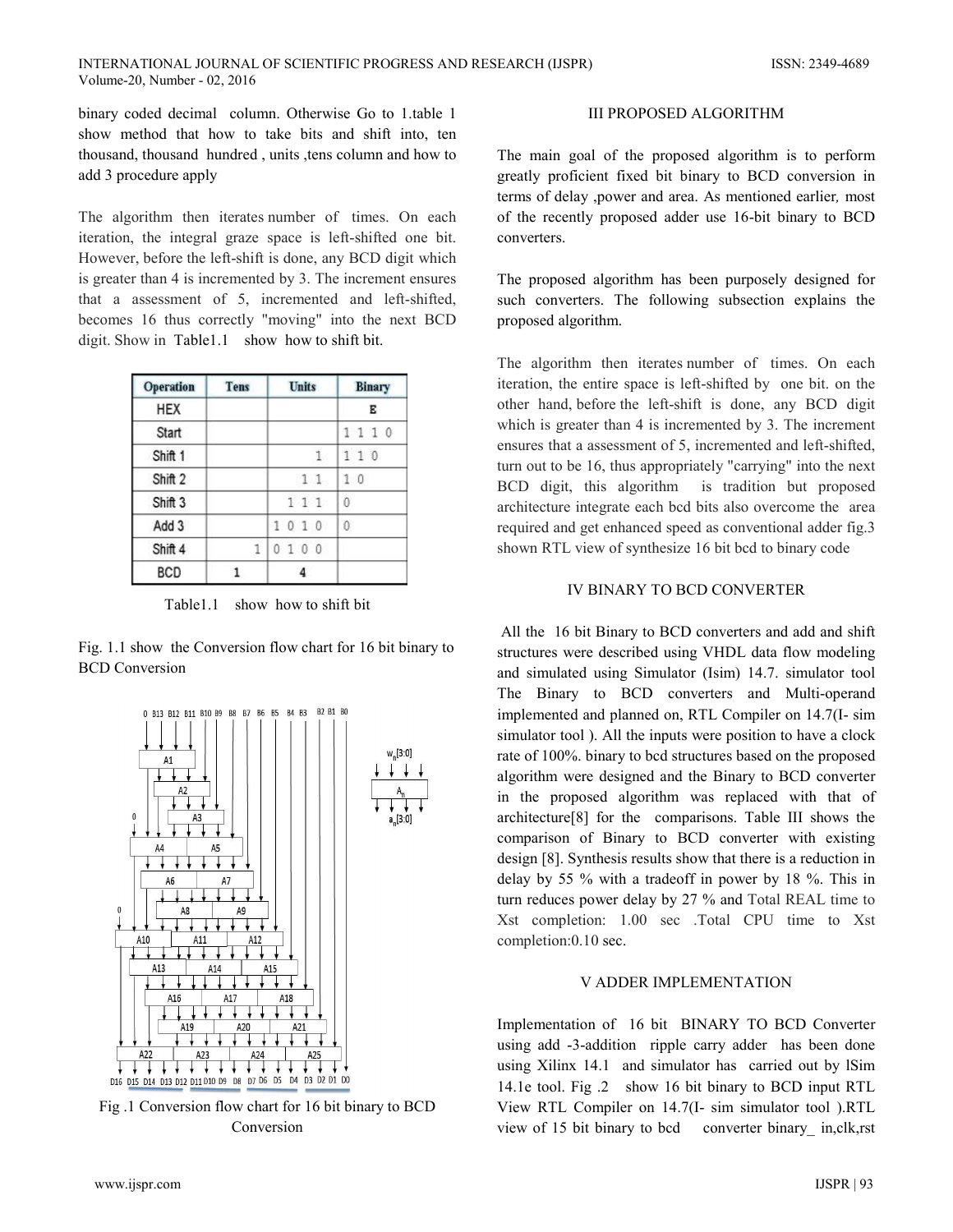are inputs which is going to  $(N-1)$  downto 0) bcd0, bcd1, bcd2, bcd3, bcd4: are outputs



Fig. 3 show 16 bit binary to BCD Synthesized

Report Using the FPGA editor and Floor planner of the ISE the system can be made more efficient in terms of space acquired when deployed on a real hardware chip.



Fig.3 show 16 bit binary to BCD FGPA floor plan

| ä                                                                                                      | adder2 - (F:/New folder/New folder/adder2.planAhead.run_2.adder2.ppr] - PlanAhead 14.1 | - 61<br>X                           |
|--------------------------------------------------------------------------------------------------------|----------------------------------------------------------------------------------------|-------------------------------------|
| File Edit Tools Window Layout View Help                                                                |                                                                                        | Q- Jerrit consumpt                  |
|                                                                                                        | $-10.6$ $\lambda$ $+0$                                                                 |                                     |
| Elaborated Design 10                                                                                   |                                                                                        |                                     |
| <b>RTL Netlet</b>                                                                                      | $= \Box$ $\partial^2 X$ <b>Package X</b> $\Phi$ Desice X                               | <b>NB</b>                           |
| 出出图                                                                                                    | <b>1 2 3 4 5 5 7 8 9 9 11 12 13 14 15 16 17 18 18 18</b>                               |                                     |
| 2 binary_bod<br>业 · 2: Nets (222)<br>(d) El Prentives (31)<br>mm<br>$-08$<br><b>Fraperben</b><br>$+31$ | $\Phi$<br>88<br>÷<br><b>ALL</b> NO<br>q<br>۵<br>ė,<br>Ŷ<br>á<br>$-100$<br>Ą<br>Ψ       |                                     |
| Properties In Cock Regions                                                                             |                                                                                        |                                     |
| <b>UD Ports</b>                                                                                        |                                                                                        | $-$ 0 $\theta$ $\times$             |
| <sup>Q</sup> /late<br>NegDITPain<br>Diection<br>9te<br>Red                                             | <b>1/3 9td</b><br>Drive Strength Slew Type Pull Type<br><b>Bark</b><br>Vote<br>W.      |                                     |
| (i) in All ports (10)<br>$\equiv$ $Q$ bod) $(4)$<br>Output                                             | default (LVONOS25)<br>NOVE<br>25<br>12 510 01                                          |                                     |
| <b> ④ bol1(</b><br>Output                                                                              | default (LYONOS25)<br>2.5<br>12 50 01<br>nove                                          |                                     |
| <b>Outun</b>                                                                                           | $\frac{15}{25}$<br>default (LICMOS25).<br>NXE<br>12 51,099                             |                                     |
| H 10 holl (4)<br>N<br>O/pr                                                                             | default (LVONOS25)<br>25<br>12 8.0W<br>NXE                                             |                                     |
| <b>@ 10 hol4 [4]</b><br>Output                                                                         | 25<br>NONE<br>default (LVOH0525)<br>12 54 09 14                                        |                                     |
| B B bhary Jn [10] Trput<br>E in Scalar ports (2)                                                       | default (LVCMOS25)<br>13<br>NOVE<br>12 5/2W                                            |                                     |
| Tri Corsole   A Package Pmi   D 1/0 Ports                                                              |                                                                                        |                                     |
| T<br>Đ                                                                                                 |                                                                                        | 1358<br>$2 - 8 + 8 +$<br>28-10-2015 |

Fig.4 show 16 bit binary to BCD FPGA Floor Plan



Fig. 5 shown the technical RTL view of 16 bit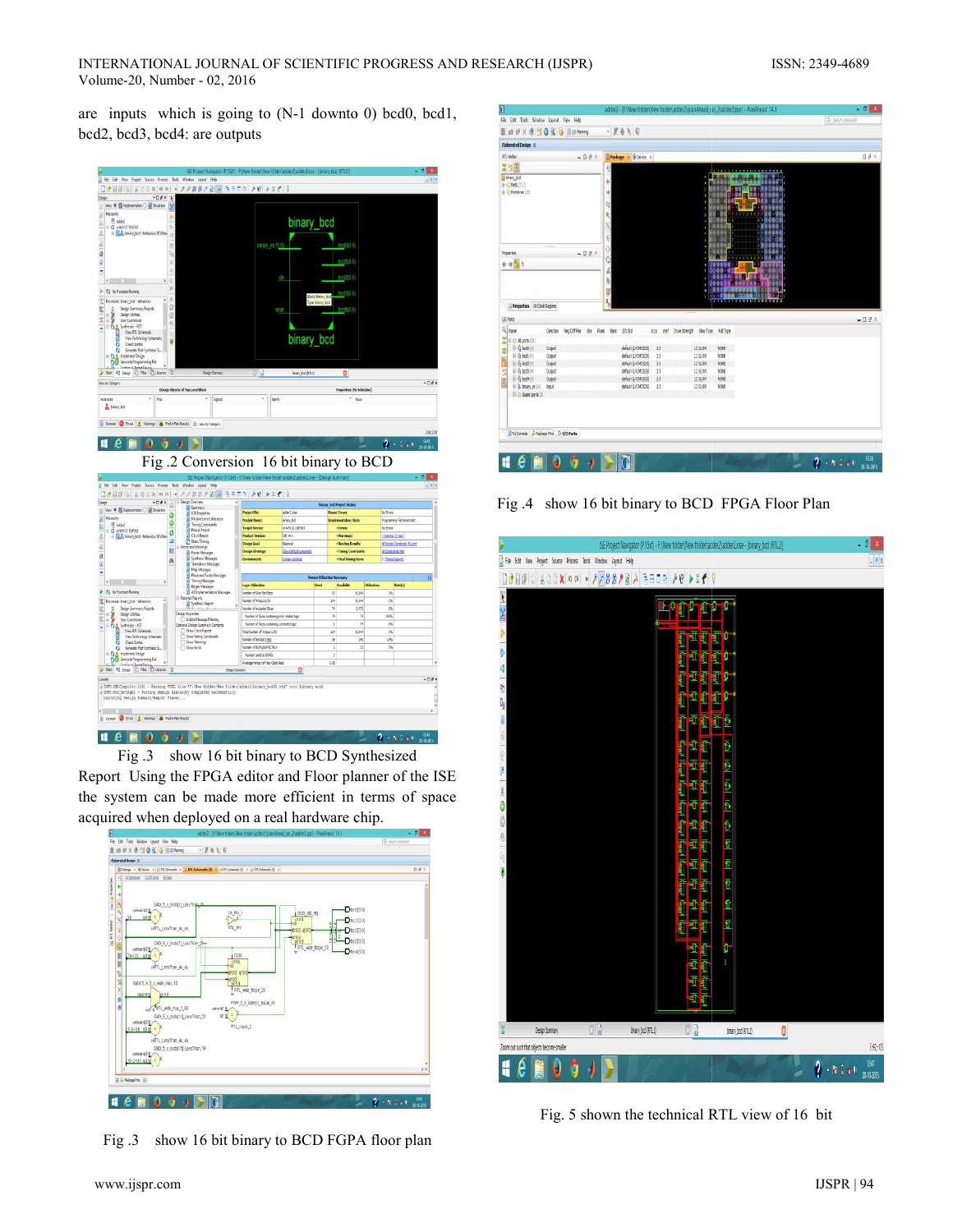#### binary to bed converter



Fig. 6 shown the technical RTL view of 16 bit binary to bcd converter

## IV. SIMULATION RESULTS

| Total memory usage |  |                             | 1S |  | 537168 kilobytes             |
|--------------------|--|-----------------------------|----|--|------------------------------|
| Number of errors   |  |                             |    |  | $\therefore$ 0 ( 0 filtered) |
| Number of warnings |  |                             |    |  | $\therefore$ 4 ( 0 filtered) |
| Number of infos    |  | $\therefore$ 0 (0 filtered) |    |  |                              |

Maximum combinational path delay: 2.710ns secs. from these three designs, the proposed multi-operand adder in concurrence with modified binary to bcd adder using add-3 [3] gives better performance in terms speed as well as power and delay product. Further it is evident from Table II that the proposed design performs better compared to [4] with respect to delay as well as power delay product Comparison Of Proposed add-3 Adder With customized hundred And units and tens-Four Split [8] Adders All the 16 -bit Binary to BCD converters and Multioperand adder structures were described using VHDL data flow modeling and simulated using Simulator (Isim) 14.7. The Binary to BCD converters and Multi-operand designs. All the inputs were set to have a clock rate of 100%. Binary to bcd structures based on the proposed algorithm were designed and the Binary to BCD converter in the proposed algorithm was replaced with that of architecture [8] for fair comparisons. Table 2 shows the comparison of Binary to BCD converter with existing design [8]. Synthesis results show that there is a reduction in delay by 65 % with a tradeoff in power by 18 %. This in turn reduces power delay by 27 % and Minimum period: 2.600ns (Maximum Frequency: 384.645MHz) & Minimum input arrival time before clock: 2.765ns & Maximum output required time after clock: 4.714ns Maximum combinational path delay: No path found



Fig.7 shown simulation wave form for 16 bit binary to bcd converter



Fig. 7 simulation wave form for 16 bit binary to bcd converter